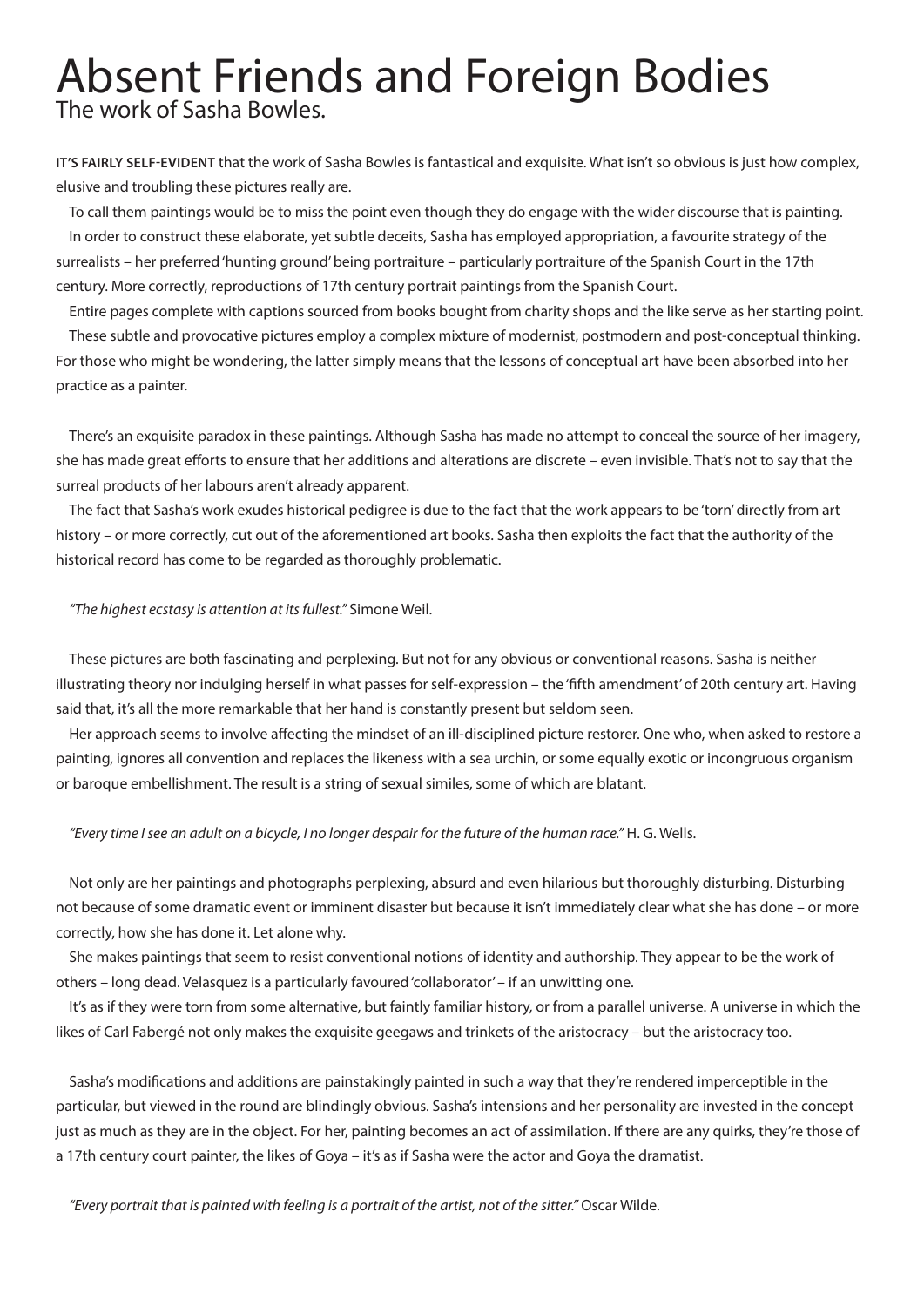Sasha also makes sculpture. But her sculpture (like her painting) maintains a tenuous relationship with any notion of sculpture. For starters, her sculpture is quite intangible – it's intended to be – made in order that it should exist solely in photographs. Only her photographs.

These photographs look like they've been found. Lost years ago only to be rediscovered by the viewer. That's not because they're black and white but because they seem cloudy and foxed – remote. They're carefully photoshopped, resembling double exposure Victorian séance photographs – ectoplasmic and ambiguous. Others have painted additions – what appears to be a ruff or some similar appendage.

Her photographs also seem to reference the post-mortem portrait, once popular with the Victorians. They look like something from a not so distant world – these are parallel worlds presented with a striking matter of factness. A world just one degree out of kilter. A world in which a one minute glitch will have a profound impact – altering everything – as in the excellent film *'Primer'.*

## *"Art is not what you see but what you make others see."* Edgar Degas.

The work may appear diverse but there's a common factor; the artist as collaborator, working in an alliance with the past. Sasha's role in the work is similar to that of a ventriloquist or dramatist – unobtrusive but influential. The apparent absence or anonymity is carefully contrived and multilayered.

What is erased from, or added to these images is invariably self-evident, but the ramifications of these interventions are significant. Our expectations are frustrated and our understanding contested but like disturbing images in general, it's often difficult to look away and even more difficult to ignore.

*"The mind loves the unknown. It loves images whose meaning is unknown, since the meaning of the mind itself is unknown."* Rene Magritte.

Sasha's intentions are cunningly 'smuggled' into the work using a form of impersonation or mimicry. She wants the degree of her intervention to be undetectable. Her hand is guided by the artist who's work is depicted in the colour plate.

In some respects it's an act of illusion that equates with ventriloquy. Against all reason something inanimate appears to be speaking. What's refreshing is that the artist's ego has become almost transparent. This self-effacing strategy only functions properly when the artist understands and genuinely respects his or her sources.

Also, in some paradoxical sense, invisibility, absence and the act of erasure collectively conspire to both frustrate and enhance our appreciation of her work. A single and precise reading is denied – not because the work is vague but because it is ambiguous. Ambiguity prevails. Mixed messages and coded references combine to produce an exquisite and perplexing image. The power of the imagination.

*"Politicians should read science fiction, not westerns and detective stories."* Arthur C. Clarke.



As the film's title suggests, invisibility was central to James Whale's 1933 film of H. G. Wells's novel *'The Invisible Man'.* The eponymous character in the film is referred to only as Griffin – a mythical beast: part lion, part eagle. The film presented a mass audience with the thought that maybe existence isn't what it appears to be. Ontology for the masses.

Sasha's work constantly reminds us that appearances are just that and not to be confused with facts.

What was once visible is available as a memory, particularly when looking at her modified portrait of the Duke of Wellington by Goya – it may be a mass of braid and headless but I for one can still visualise the duke's profile and sense of self importance. Sasha shrewdly relies upon a sense of collective memory.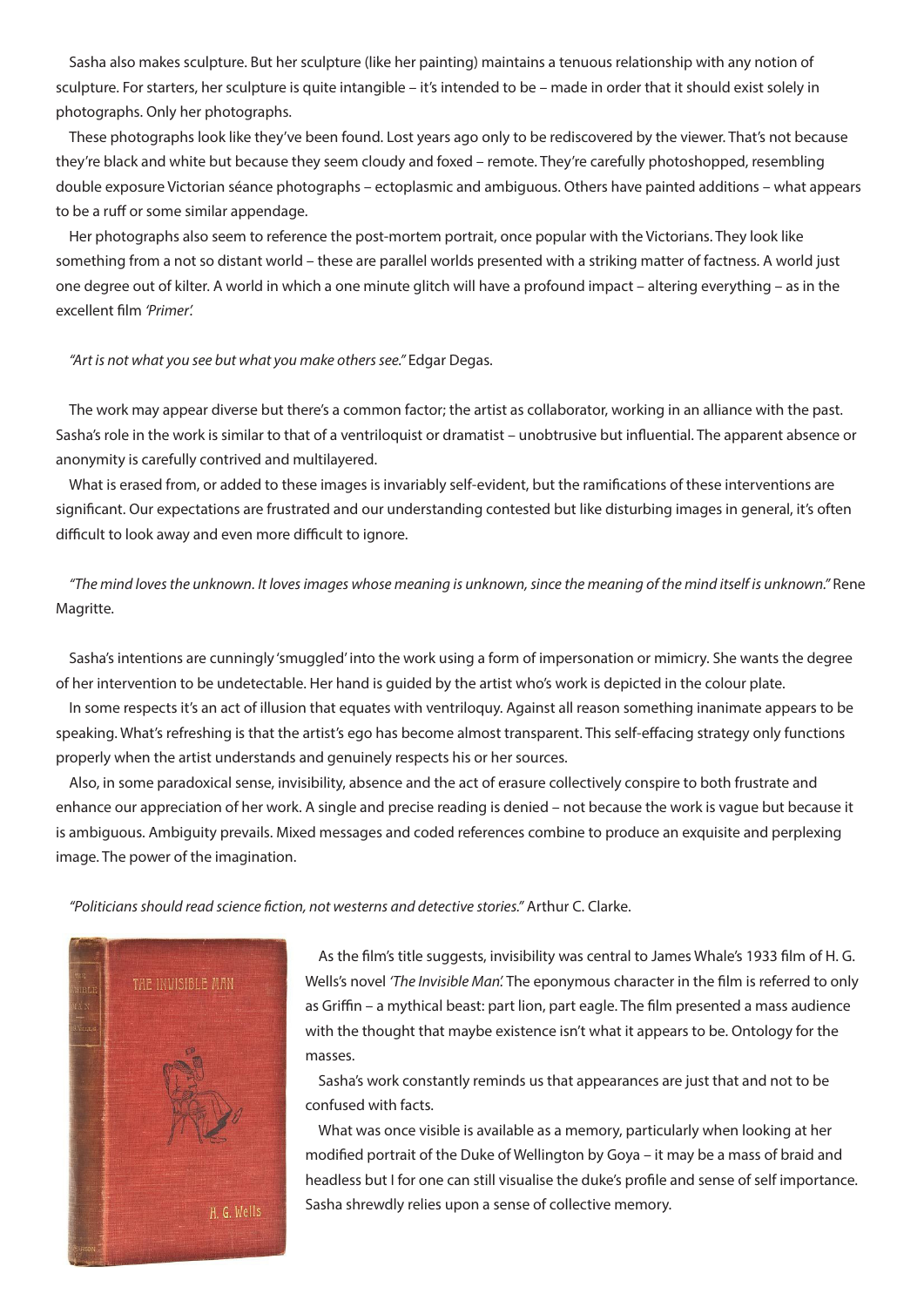Invisibility is commonly regarded as synonymous with non-existence or death. The subject becoming a cypher or tabula rasa – a site onto which we are supposed to be able to project our desires and anxieties.

*'The Invisible Man'* introduces us to a character with little history and less identity. A nobody.

It wasn't Whale's first foray into populist ontology. In 1931 he directed the first feature film version of Mary Shelley's *'Frankenstein'.* A novel which is widely regarded as raising questions of identity that reverberate today – well rehearsed existential conundrums like, what is it to be human?

Sasha's work addresses these anxieties in an agile and refreshing manner. Her 'sitters' can only be described as mutants. Objectified? Perhaps. But then they're not really people. They're transposed into the trappings of privilege, affluence and office – incarnate. They're clearly rendered as stuff but that doesn't mean that the approach isn't nuanced. The result is an aching recognition of a prevalent sense of cruelty.

These ideas are explored in staggeringly comprehensive style in Olaf Stapledon's 1937 science fantasy novel *'Star Maker'.* For those of you unfamiliar with this book it is simply overwhelming. It is a work of extraordinary vision and high ambition. A difficult and trying read.

In the course of the novel the reader encounters a myriad of life forms that are anything but familiar. A synthesis of all that might be regarded as human served up as a mystical version of 'animal, vegetable and mineral'. A mass of extraordinary and disparate life forms are hypothesised. Synaesthesia doesn't come close.

*"The human body is the best picture of the human soul."* Ludwig Wittgenstein.



*Star Maker,* rather like the Rev. Leadbeater's 1905 classic, entitled *'Thought Forms',* would become a key text for surrealists, Theosophists and spiritualists – movements which all figured in the thinking that fuelled the idealogical development of early modernism.

In fact, Malevich, Kandinsky and Mondrian were all involved with Theosophy and all of them would have been aware of Leadbeater's extraordinary book. I mention this because Sasha's 'portraits' raise more questions and cause more confusion than one would expect. And like so much thought provoking work, Sasha's pictures insinuate themselves – they constantly perplex and disturb. They can irritate.

Unsurprisingly, abstract thought and invisibility is the currency of sub-atomic physics and quantum theory. But when New Zealander Ernest Rutherford split the atom during World War 1 very few could visualise, let alone understand, what he had done. We still struggle with it.

It wasn't just science that was embracing notions of invisibility. Stalin was notorious for having erstwhile comrades and adversaries 'airbrushed out of history'. Murdered.

## *"Bad artists copy. Good artists steal."* Pablo Picasso

There have always been artists who've either subverted or flaunted the conventions of their day. None more so than Arcimboldo the 16th century Italian painter. His paintings were a perplexing blend of portraiture, symbolism and anthropomorphism. All qualities that Sasha appears to employ in her work. I mention Arcimboldo as there are similarities, in appearance, if nothing else.